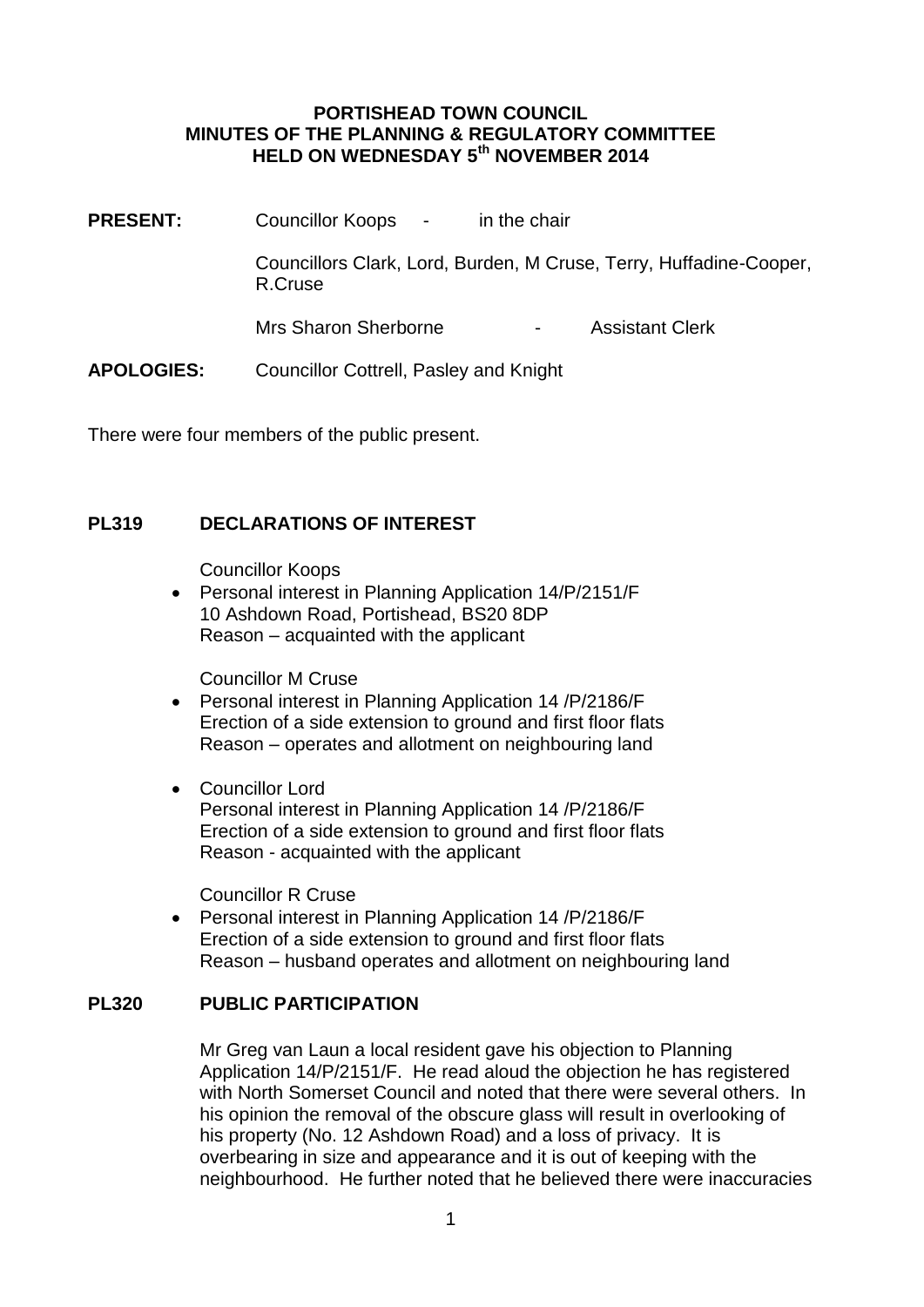in the application. He urged the committee to object to the application and thus uphold the condition for obscure glass, which was imposed on the original application for the conservatory.

Mr Geoff Hardman a local resident put the following questions to the meeting;

- 1. Could he please receive an update on the current situation regarding the provision of a skate park in Portishead since March 2014? He received correspondence from the Town Clerk advising that Portishead Town Council had approached North Somerset Council regarding a potential lease on land in Station Road.
- 2. Whether Mrs Hennessey has received a response from the Town Council regarding her comments for a skate park facility? He stated that she understood Portishead Town Council promised to find a suitable site yet its Working Party failed to do so. If this is the case she would ask that the District Council reconsider locating a skate park at the Lake Grounds.
- 3. If there was an update in respect to Application Number 14/P/1865/F?
- 4. Has Mr Turner been provided with a copy of the Environment Assessment for the Ashlands, as promised by Councillor Burden previously?
- 5. Is it necessary for three Bio Mass Boilers to be installed at Avon & Somerset Constabulary, Valley Road? They already have one and it is well documented that three boilers would increase the amount of pollution that would go across Merlin Park and the play areas located there.
- 6. Did the Working Party meet to consider North Somerset Council's Core Strategy CS13 Consultation and what was the outcome?

Mr Hardman advised that he would email these questions to the Town Clerk, who could then respond accordingly.

Councillor Lord advised that a draft response to the CS13 consultation was prepared and distributed to Town Councillors for agreement. Councillor Koops confirmed that the response from Portishead Town Council was emailed to North Somerset Council that afternoon.

*Assistant Clerk note: A copy of the Town Council's response to the Consultation is attached hereto – Appendix 1, pages 1-2.*

Lin Morrissey wished to discuss proposals relating to a suggested cycle route from Portishead to Clevedon. She believed there were some errors on the map relating to bus stops in the vicinity of the gyratory and had concerns about two-way traffic, where bikes would meet vehicles, on what is currently a one-way route. She expressed concern of local residents, who were already having difficulties exiting their homes. She agreed with the proposed 20 mph speed limit extension from the High Street towards Gordano School. As she helps the Community Speed watch on Bristol Road she would like to see the speed restriction imposed beyond Gordano School and up to middle bridge on Bristol Road.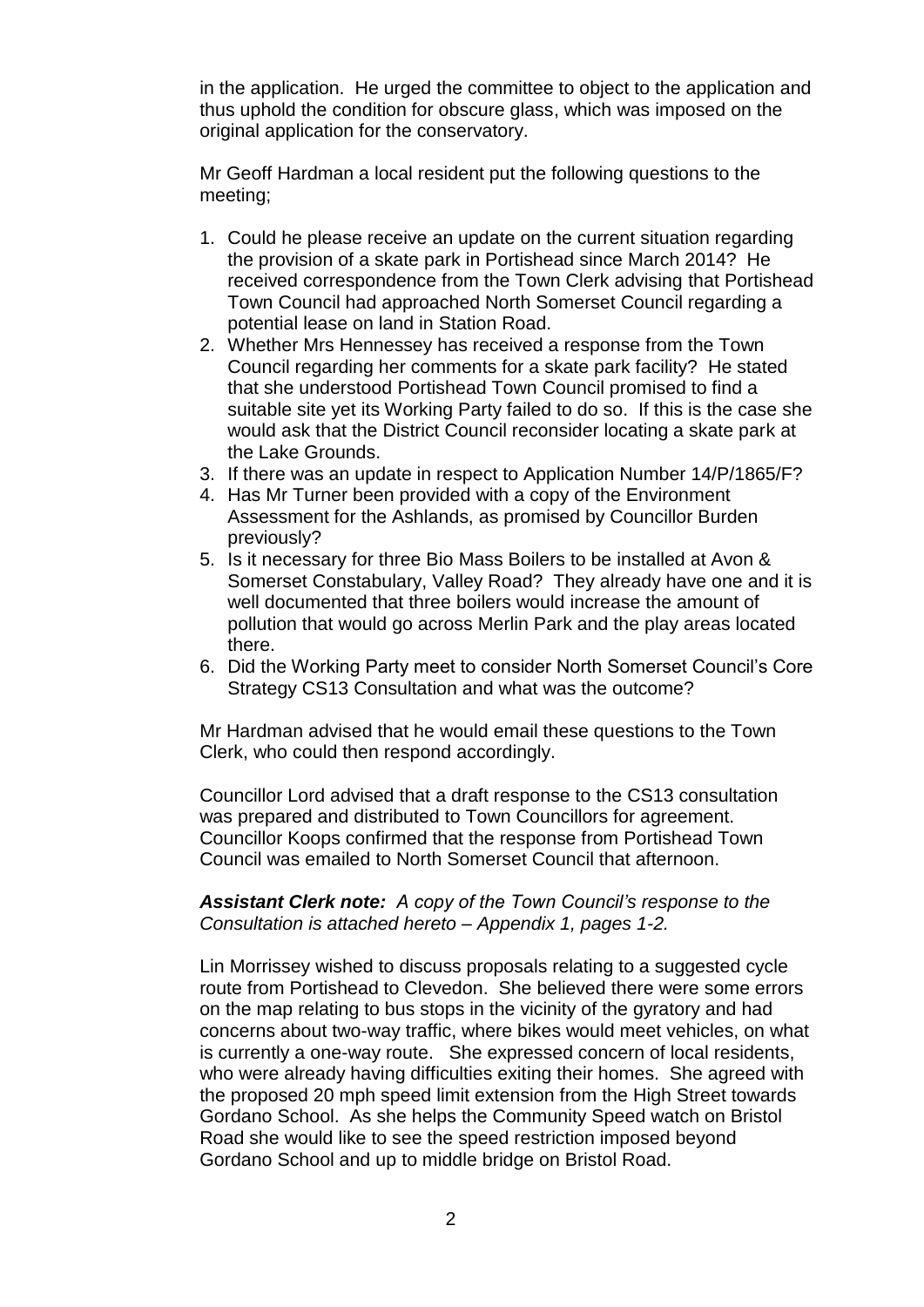# **SECTION 1 – TO BE CONSIDERED BY THE PLANNING & REGULATORY COMMITTEE**

### **PL321 PLANNING APPLICATIONS**

## **14/P/2030/ADV SAINSBURYS SUPERMARKET, GORDANO GATE, SERBERT CLOSE, PORTISHEAD**

Display of 3no internally illuminated building signs, 2no non-illuminated welcome wall signs, 1no non-illuminated ATM brandwall and 6no cafe vinyls

The meeting noted that there were no on-line comments.

A discussion took place regarding the volume of signs and whether these were necessary. It was noted that many of the signs are already in place.

Councillor R Cruse proposed only allowing those already in situ. Councillor Clark seconded the proposal.

Councillor M Cruse wished to amend the proposal to include objecting to signs numbered 2 and 3 that are on stalks as they are overpowering. There was no seconder for the amendment to the proposal.

A majority vote was noted in respect to Councillor R Cruse's proposal to only allow those already in situ.

### **RESOLVED that**

To only allow those already in situ (05.11.14).

*Assistant Clerk Note: the Chairman changed the order of the meeting to accommodate;*

#### **14/P/2203/ADV SAINSBURYS SUPERMARKET, AND LAND ADJOINING BREWERS FAYRE TRAVEL INN, GORDANO GATE, SERBERT WAY, PORTISHEAD**

Display of 1 non-illuminated totem sign 2.1m high, 2 internally-illuminated totem signs 5m high, 34 post mounted car-park signs and 2 wall-mounted signs

The meeting noted that there were no on-line comments.

Councillor Lord understood that whilst there is a significant amount of signage quite a few are smaller informative notices.

The meeting discussed whether all 34 signs were illuminated. The Assistant Clerk read aloud the application, which only referred to the totem signs being illuminated.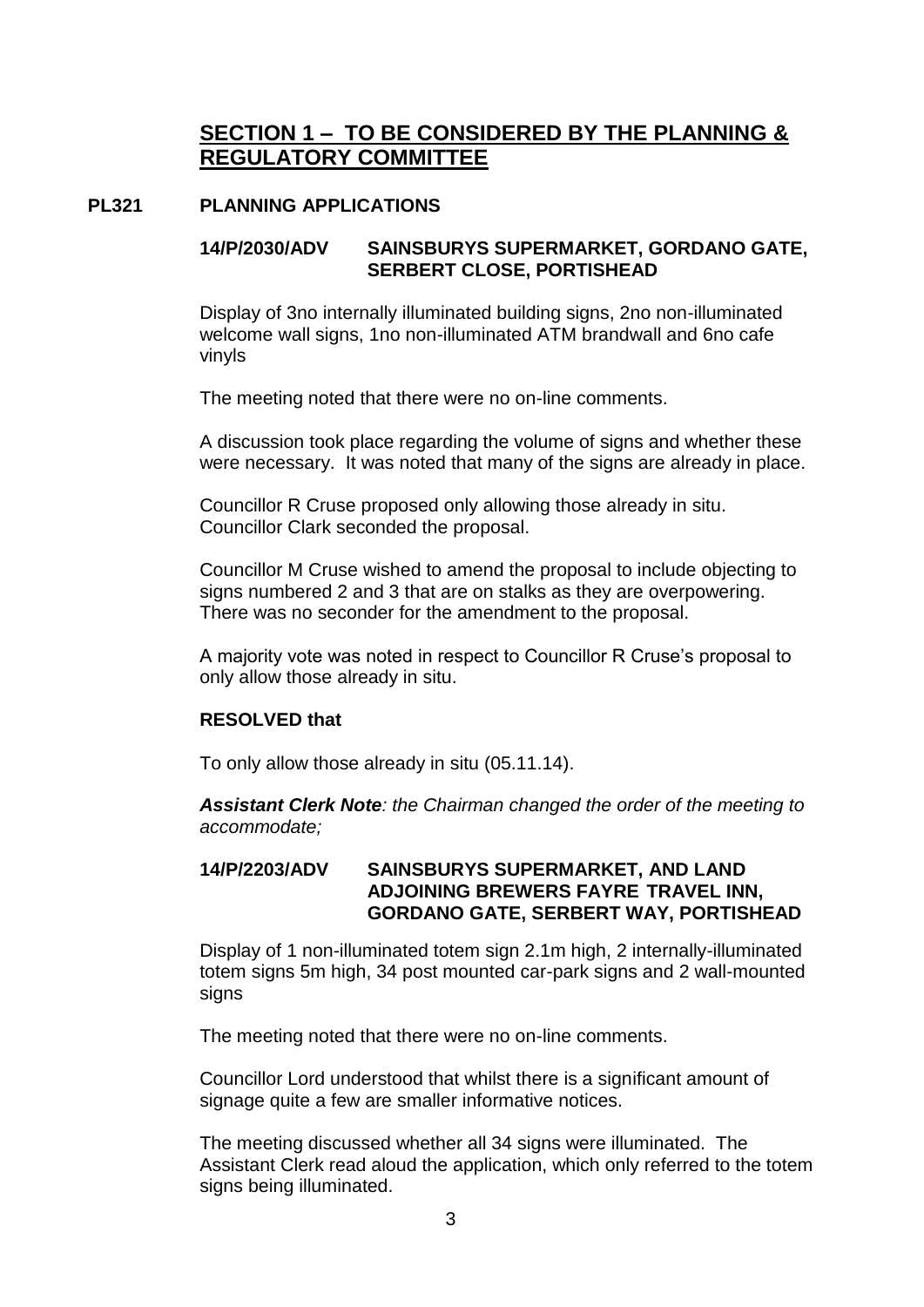Councillor Lord proposed no objection.

Councillor M Cruse seconded the proposal.

A majority vote in support of the proposal was recorded.

### **RESOLVED that**

No objection.

## **14/P/2144/F LAND ADJACENT, 43 ST MARYS, ROAD, PORTISHEAD, BS20 6QS**

Erection of a 6 no. bedroom dwelling with the creation of a new vehicular access

The meeting noted that there were two on-line observations relating to existing walls, hedging, wildlife and the need to replant trees that have been felled.

Councillor Burden felt that whilst it was imaginative use of a large plot, he is concerned with the proposed access and that it could be dangerous due to the speed vehicles travel down the road. A discussion on the best access point took place and generally it was felt that the access situation could be improved by moving it near to house number 43.

Councillor Burden proposed no objection subject to the access point being located a lot nearer to the existing vehicular access to the site, in terms of safety.

Councillor M Cruse seconded the proposal.

Councillor Lord proposed an amendment to the proposal, no objection subject to the vehicular access being moved to a safer point on the boundary.

Councillor M Cruse seconded the proposal.

A majority vote in support of the proposal was recorded.

### **RESOLVED that**

No objection subject to the vehicular access being moved to a safer point on the boundary.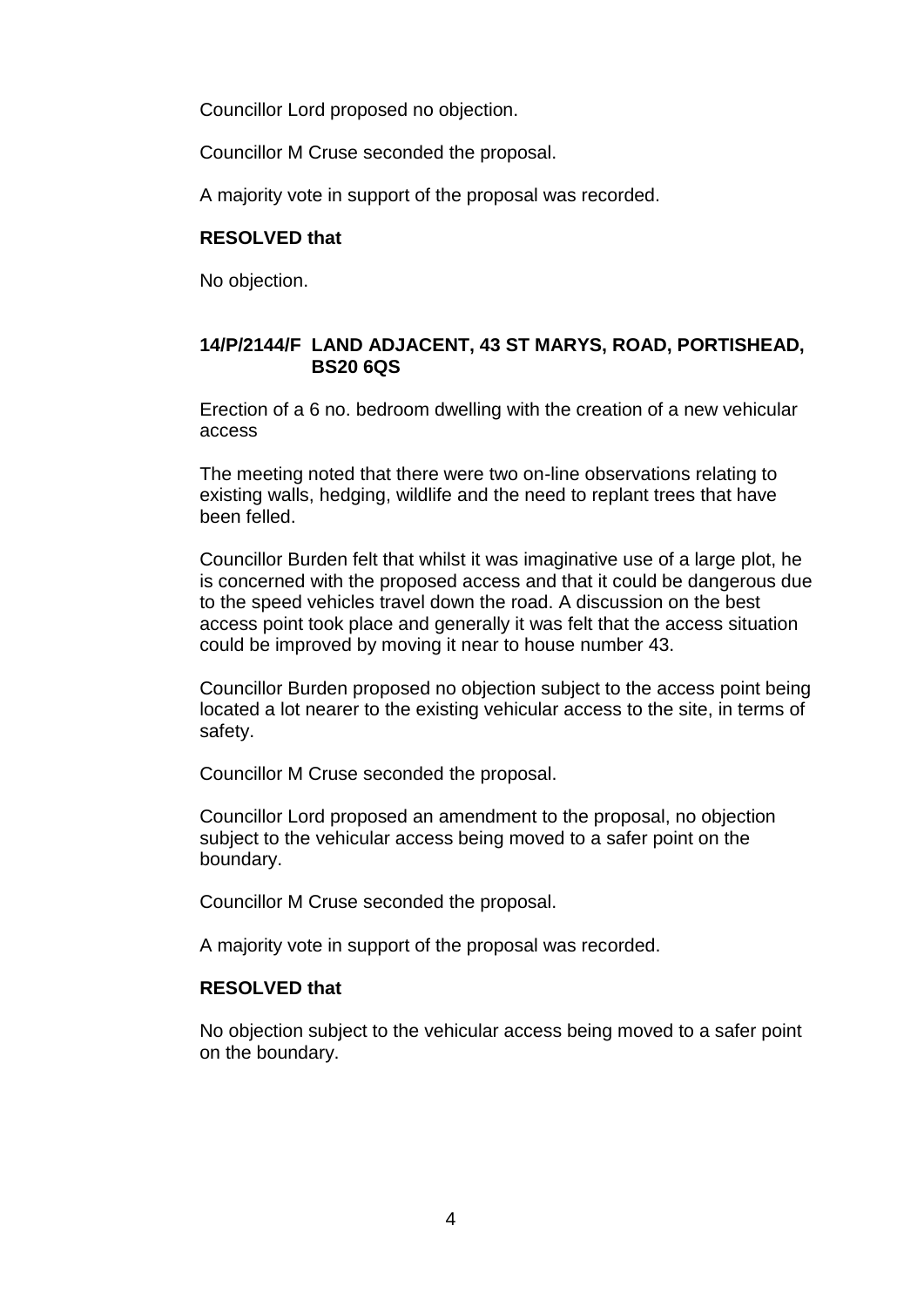## **14/P/2151/F 10 ASHDOWN ROAD, PORTISHEAD, BS20 8DP**

Application to vary condition 1 attached to planning permission 14/P/1233/F (erection of a conservatory (retrospective)) to remove the need to obscurely glaze two window panels to the north east (rear) elevation

The meeting noted the two on-line objections and the three letters of objection received in hard copy. It was felt that the only reason for putting a condition on the initial planning permission is because the application would be unsuitable if the condition is not applied. In this case North Somerset Council should be asked to maintain the original condition and ask for it to be enforced.

Councillor Lord proposed objecting on the grounds that the panels are necessary to maintain the privacy of No. 12 Ashdown Road and asks that the condition is enforced.

Councillor Burden seconded the proposal.

A majority vote in support of the proposal was recorded.

#### **RESOLVED that**

Object on the grounds that the panels are necessary to maintain the privacy of No. 12 Ashdown Road and asks that the condition is enforced.

*Assistant Clerk note: Portishead Town Council notes that one of the objecting neighbours (No. 12) is a contractor of the Town Council.*

#### **14/P/2154/F LAND ADJACENT TO FERNDALE HOUSE, 2 FERNDALE ROAD, PORTISHEAD**

Erection 1 no. dwelling house, associated garage and new vehicular access

The meeting noted that there was one on-line objection. The concern about the heavy works traffic, parking and disruption during construction to gain access to the Methodist Church car park was noted.

Councillor Lord proposed no objection as disruption during construction would only be temporary.

Councillor Burden seconded the proposal.

Councillors Koops and Lord discussed the possibility of a slight amendment to include a condition being applied to ensure that no nuisance is caused by construction vehicles.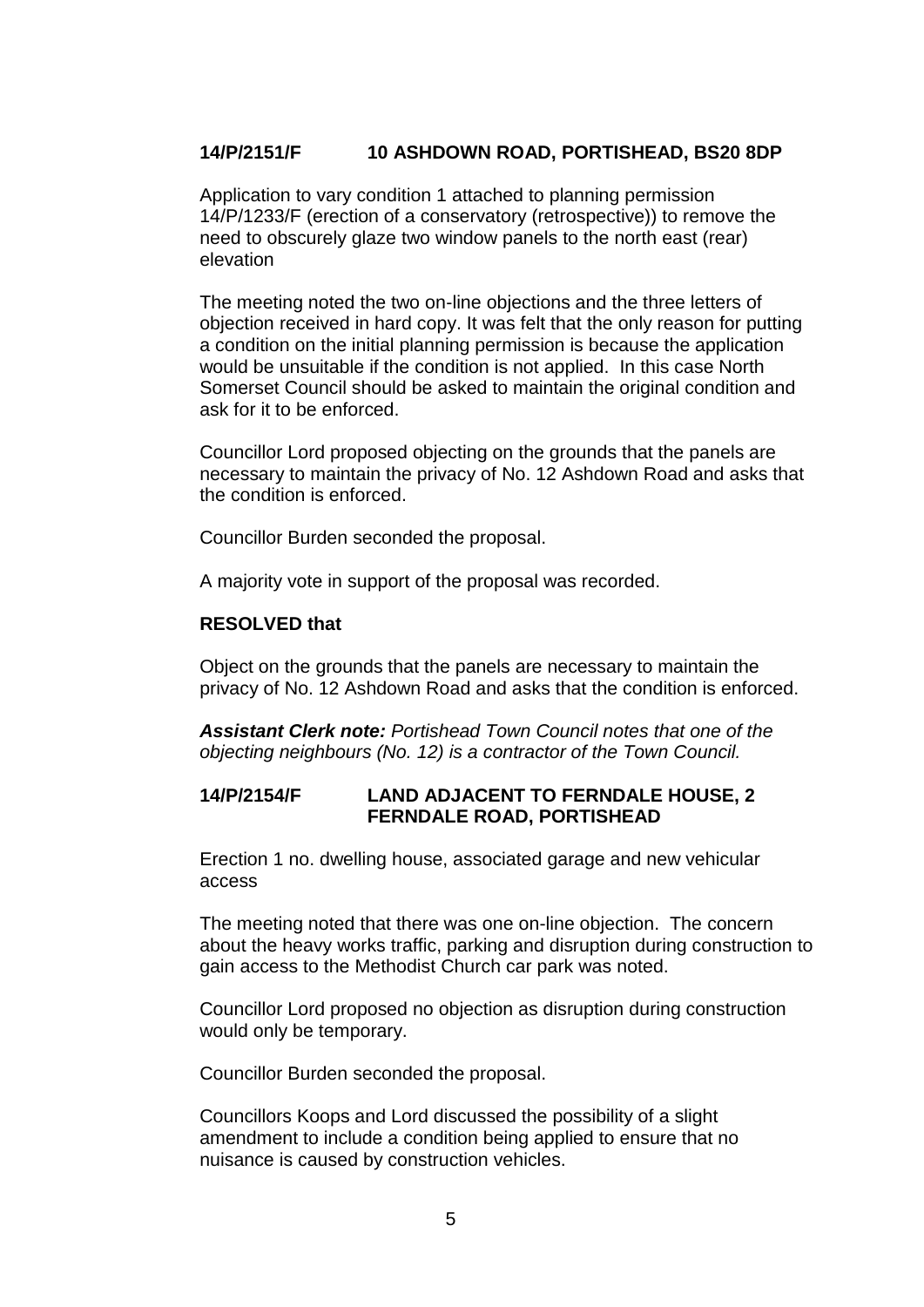Councillor Lord proposed an amendment to the proposal – no objection subject to a condition being applied to ensure that no nuisance is caused by construction vehicles.

Councillor Koops seconded the proposal.

A majority vote in support of the proposal was recorded.

#### **RESOLVED that**

No objection - subject to a condition being applied to ensure that no nuisance is caused by construction vehicles.

*Assistant Clerk note: Councillors M Cruse and R Cruse left the meeting at 8.10pm whilst Application Number 14/P/2186/F was discussed*

### **14/P/2186/F MEAD FARM COTTAGES, CLEVEDON, ROAD, PORTISHEAD, BS20 8PL**

Erection of a side extension to ground and first floor flats.

The meeting noted that there were no on-line comments.

Councillor Burden proposed no objection. Councillor Clark seconded the proposal.

A majority vote in support of the proposal was recorded.

*Assistant Clerk note: Councillor Lord took no part in discussing the application and abstained from voting.*

### **RESOLVED that**

No objection

*Assistant Clerk note: Councillors M Cruse and R Cruse returned to the meeting at 8.12pm*

#### **14/P/2196/F STATIONHOUSE NURSERY, STATION ROAD, PORTISHEAD, BS20 7BZ**

Erection of first floor extension above existing building plus a two storey extension to east elevation for storage and first floor lobby with external stairs leading up and infill below stairs

The meeting noted that there were no on-line comments and viewed the block, existing and proposed plans. It noted that the extension was large in size but the property did not appear to be in close proximity to neighbouring properties.

Councillor Lord proposed no objection.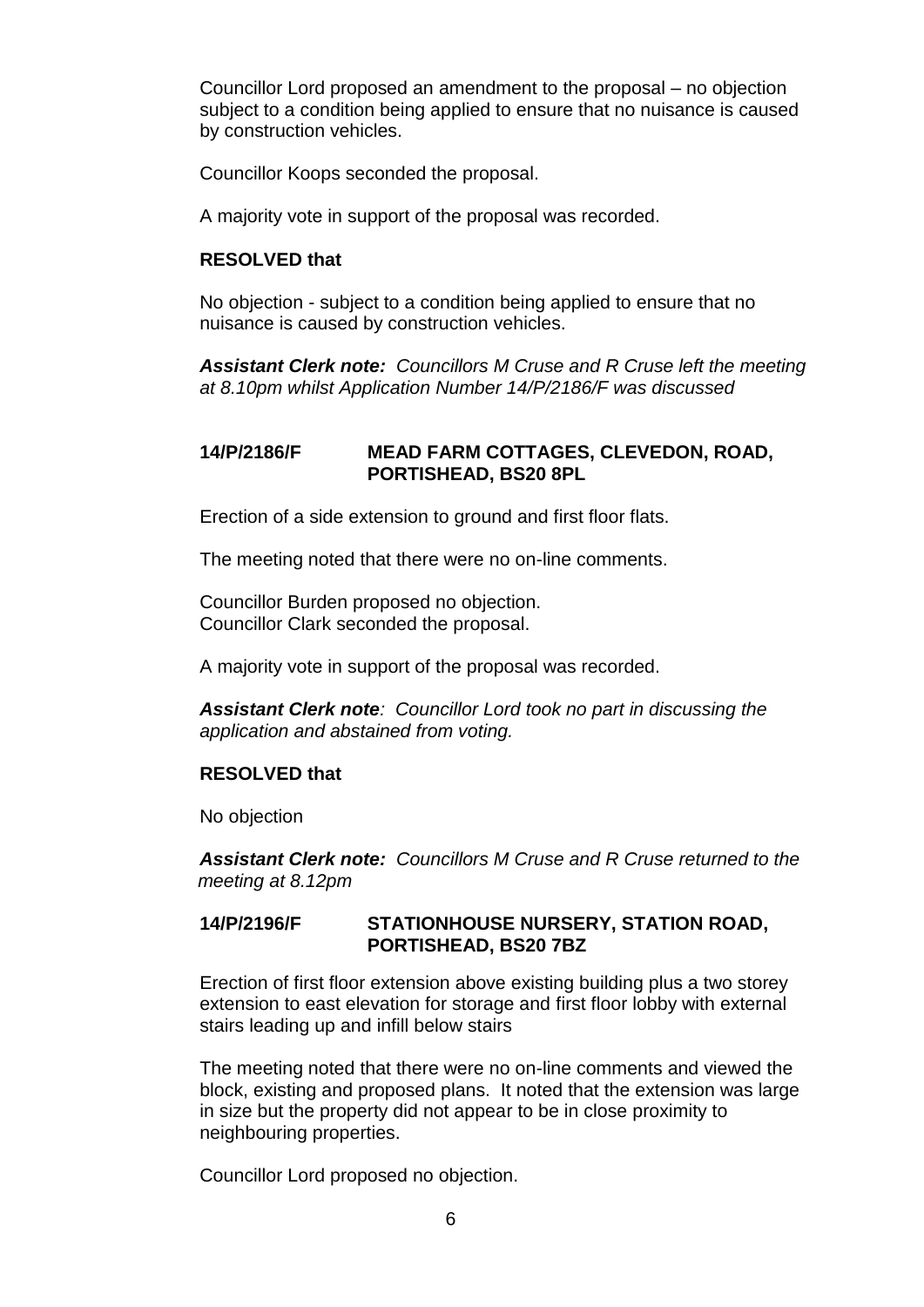Councillor Burden seconded the proposal.

A majority vote in favour was recorded.

## **RESOLVED that**

No objection

## **14/P/2204/F 9 CEDARHURST ROAD, PORTISHEAD, BS20 8HG**

Erection of a single storey basement extension and a side extension, increase ridge height and change roof to mono pitch with PV panels

The meeting noted approximately 8 on-line objections. There were no measurements on the plans viewed. It considered that the development may impact on the privacy of neighbours, was over-development of the site and would spoil the street scene.

Councillor Lord proposed objecting on the grounds of:-

- Gross over-development
- Raising the ridge height will cause loss of privacy to many neighbouring properties
- We believe the road was designed to give open light views for all properties, which will be destroyed
- Street scene will be spoilt
- There will be a glare on neighbouring properties from the panels
- There is no provision for extra cars, which will cause problems in an already congested road

Councillor R Cruse seconded the proposal.

A majority vote in favour was recorded.

## **RESOLVED that**

Object on the grounds of:-

- Gross over-development
- Raising the ridge height will cause loss of privacy to many neighbouring properties
- We believe the road was designed to give open light views for all properties, which will be destroyed
- Street scene will be spoilt
- There will be a glare on neighbouring properties from the panels
- There is no provision for extra cars, which will cause problems in an already congested road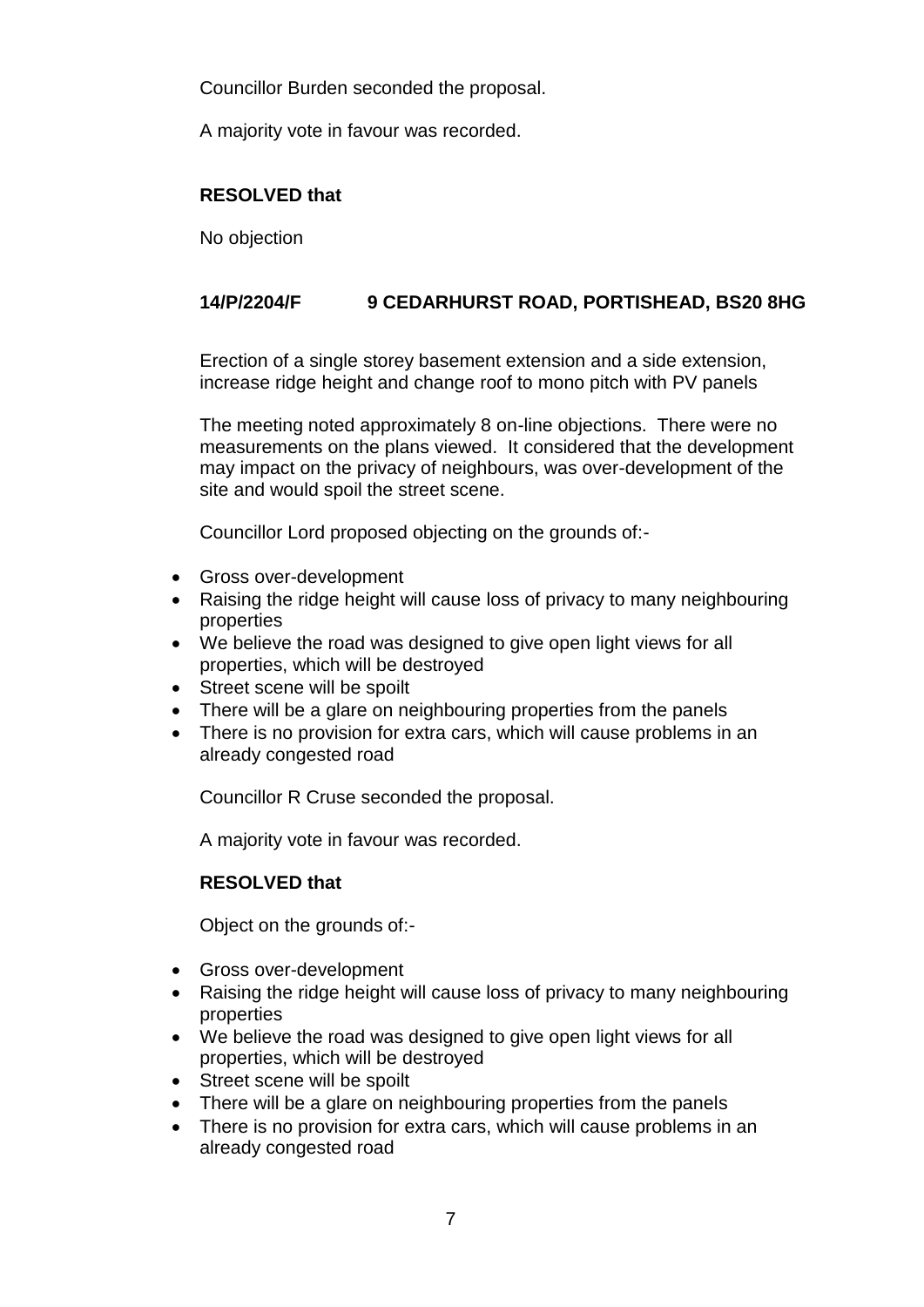## **14/P/2205/F 38 CHARLCOMBE RISE, PORTISHEAD, BS20 8NB**

Proposed loft conversion including raising roof and providing a balcony

The meeting noted that there were no on-line objections. The location plan was viewed.

Councillor Lord proposed no objection subject to no valid objections from neighbours.

Councillor Huffadine-Cooper seconded the proposal.

A majority vote in favour was recorded.

#### **RESOLVED that**

No objection - subject to no valid objections from neighbours.

#### **14/P/2246/RG3 TRINITY ANGLICAN METHODIST PRIMARY SCHOOL, MARJORAM WAY, PORTISHEAD, BS20 7FR**

Relocation of a MUGA as the new demountable nursery classroom to be placed on the existing MUGA area

The meeting noted that there was one on-line objection from a resident of Marjoram Way. The resident felt that there were no restrictions on access times and the area was not monitored, as such this causes issues with rubbish.

Councillor Lord understood that the general public consensus was for the MUGA to stay in this area and not be removed to a different location as this is the only bit of open space for children on this side of the development. However, perhaps the access times and monitoring of the MUGA can be looked into.

Councillor Terry appreciated the valid concerns of the local resident. He believed that the MUGA was intended to provide open play space for children but sadly it is attracting youngsters as a gathering place. The reason for moving the MUGA sideways was to facilitate the relocation of the nursery and enable the school to take extra pupils this year.

Councillor Lord proposed no objections subject to recommending that North Somerset Council takes note of the need to monitor and control the MUGA very closely.

Councillor Burden seconded the proposal.

A majority vote in favour was recorded.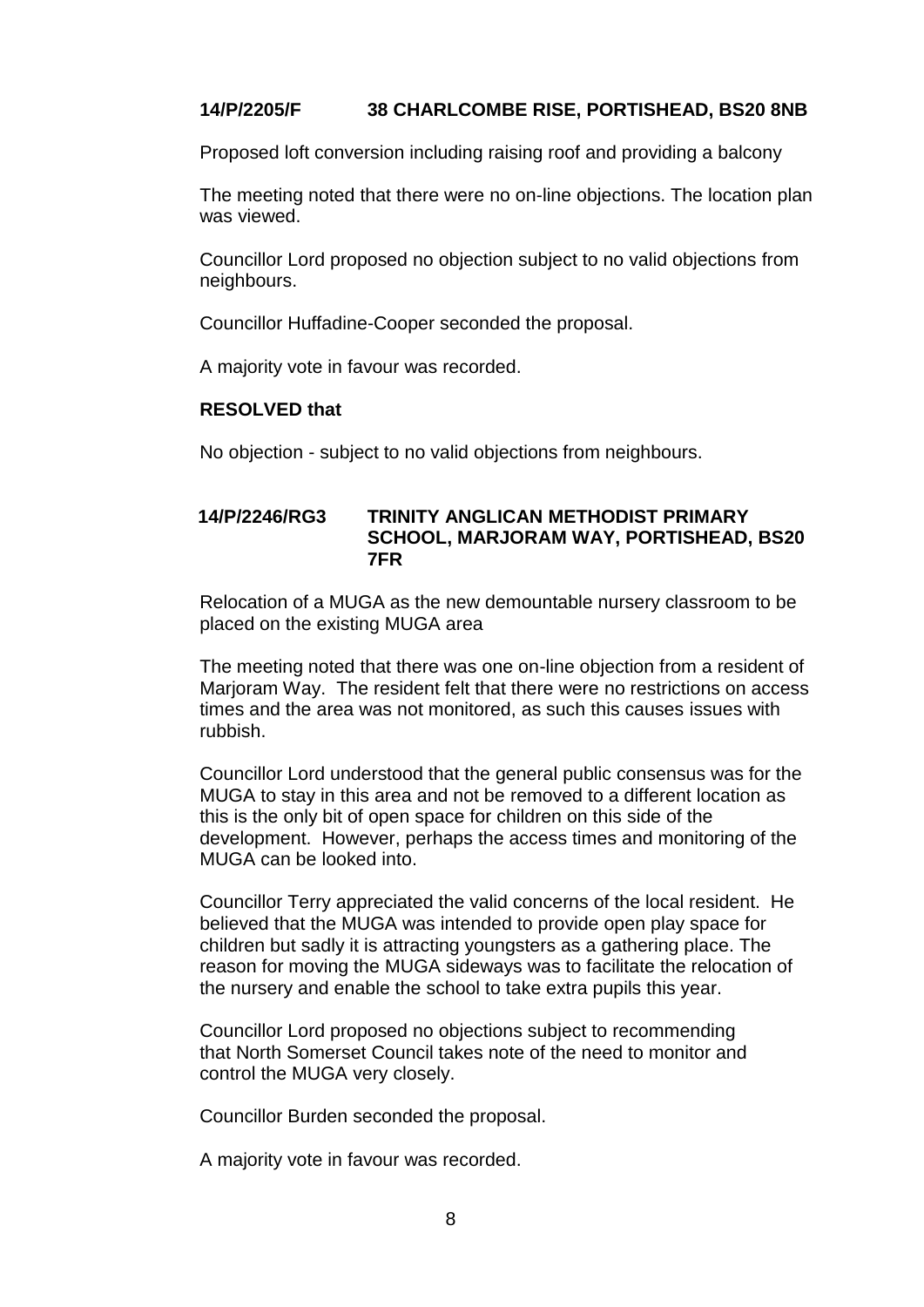## **RESOLVED that**

No objection - subject to recommending that North Somerset Council takes note of the need to monitor and control the MUGA very closely.

# **PL322 SECTION 2 PLANNING MATTERS (RECOMMENDATIONS TO TOWN COUNCIL)**

# **OTHER PLANNING MATTERS**

## **A. DISABLED ADVISORY PARKING BAY REQUEST**

There were no applications to discuss.

### **B. REQUEST FOR ARTICLE 4 DIRECTION – MASTER PLAN DEVELOPMENT PORTISHEAD**

Councillor Burden felt that the point has been missed. He felt that Portishead Town Council should write to David Robins with the genuine problem Portishead has in losing employment premises within our major new development contrary to the Master Plan.

Councillor Terry proposed that he would draft a letter to be distributed to Town Councillors via the Assistant Clerk, so that the matter could be discussed at full Town Council.

Councillor Lord felt that it would be appropriate to include in the letter that Portishead Town Council's Chairman and the Chairman of Planning and Regulatory meet with North Somerset Council's Executive Member to discuss the matter.

### **RECOMMENDATION**

Portishead Town Council writes, once again, to North Somerset Council in respect to its request for an Article 4 Direction and suggests a meeting with North Somerset Council's Executive Member.

## **C. REPORTS TO COUNCIL**

Mr David Neale (Sustrans Ranger) provided a verbal report of a suggested cycle route between Portishead and Clevedon. He advised that various routes have been considered and outlined these on maps he provided (see appendix 2 hereto attached). A general conversation took place regarding safety at the specified crossing on the Portbury Hundreds, highways issues on the gyratory and maintenance of routes (Gypsy Lane) used by heavy vehicular traffic.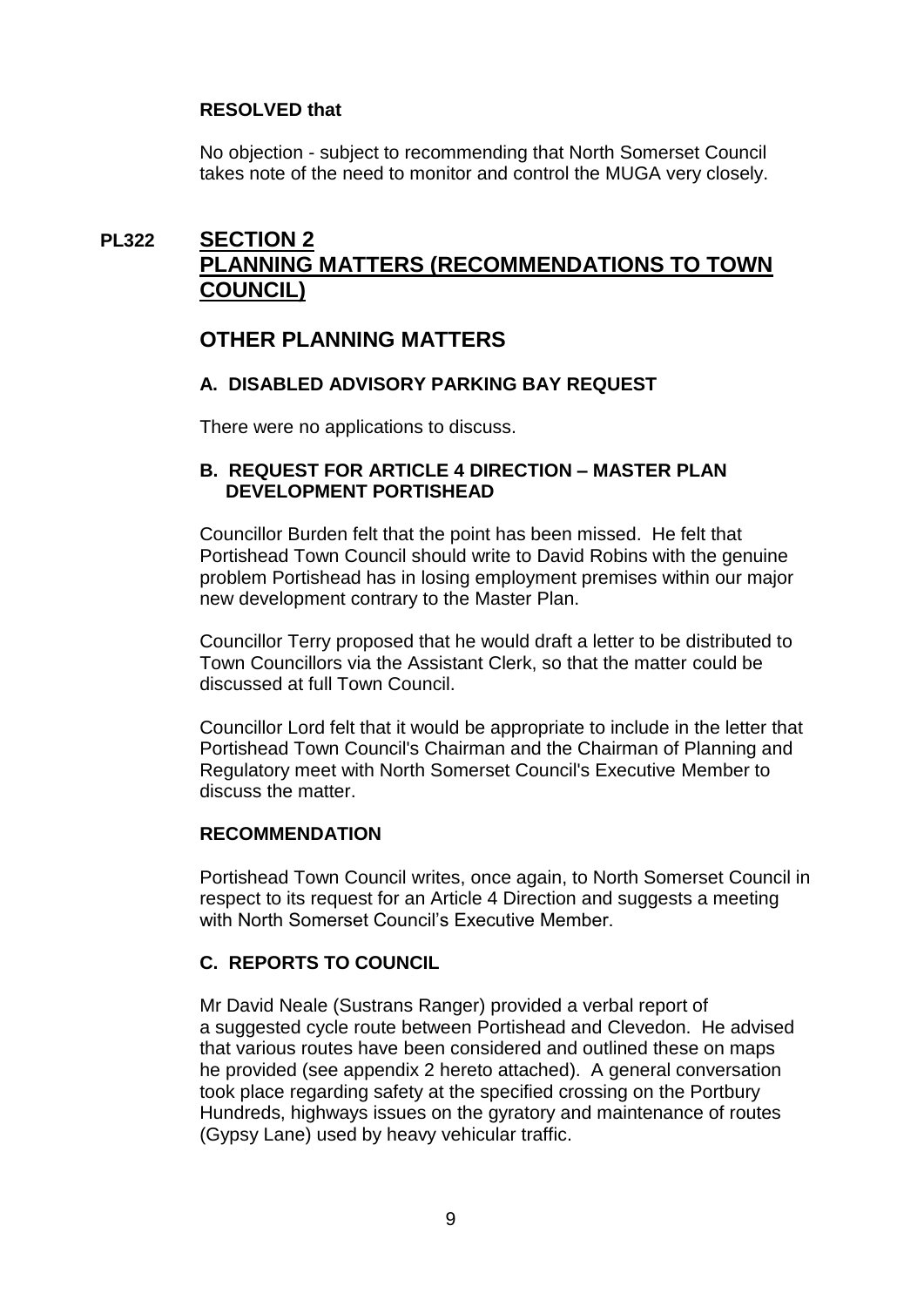Councillor Burden stated that he met with John Grimshaw some eighteen months ago when one particular route was discussed and Councillor Burden was expecting to receive a report regarding land ownership but to date, this has not materialised.

The meeting noted that there were two points, one being a cycling route to Gordano school and the other a cycle route to join Portishead with Clevedon, which Portishead Town Council has always supported. It understood that a Cycle Forum hosted by North Somerset Council meets quarterly and may have been instrumental in bringing this cycle route for the attention and consideration of North Somerset Council Officers. However, it is quite clear that Portishead Town Council has had no involvement with the processes undertaken in the last eighteen months, except for the last couple of weeks but it may be prudent to attend the cycle forums in the future.

Councillor Burden proposed that Portishead Town Council writes to express its concern over the proposed changes to the current layout of the gyratory to accommodate a cycle route, without a significant amount of research being completed. Councillor Lord requested that a copy of the letter should be sent to the Cycle Forum.

Mr Neale mentioned to the meeting that they would be welcome to attend the Cycle Forum meetings to broadly put the requirements of Portishead Town to the forum.

#### **RECOMMENDATION**

Portishead Town Council writes to express its concern over the proposed changes to the current layout of the gyratory to accommodate a cycle route, without a significant amount of research being completed beforehand. Councillor Lord requested that a copy of the letter should also be sent to the Cycle Forum.

Councillor Koops thanked Mr Neale for attending the meeting and for explaining the routes and the proposal that have been made.

## **PL323 SECTION 3 – DELEGATED CHAIRMAN DECISIONS**

Delegated decisions made by the Planning & Regulatory Chairman on the attached tables under delegated powers were noted;

### **PLANNING APPLICATIONS AS REPORTED BY THE PLANNING & REGULATORY CHAIRMAN**

Report attached for information

## **TREE APPLICATIONS AS REPORTED BY THE PLANNING & REGULATORY CHAIRMAN**

Report attached for information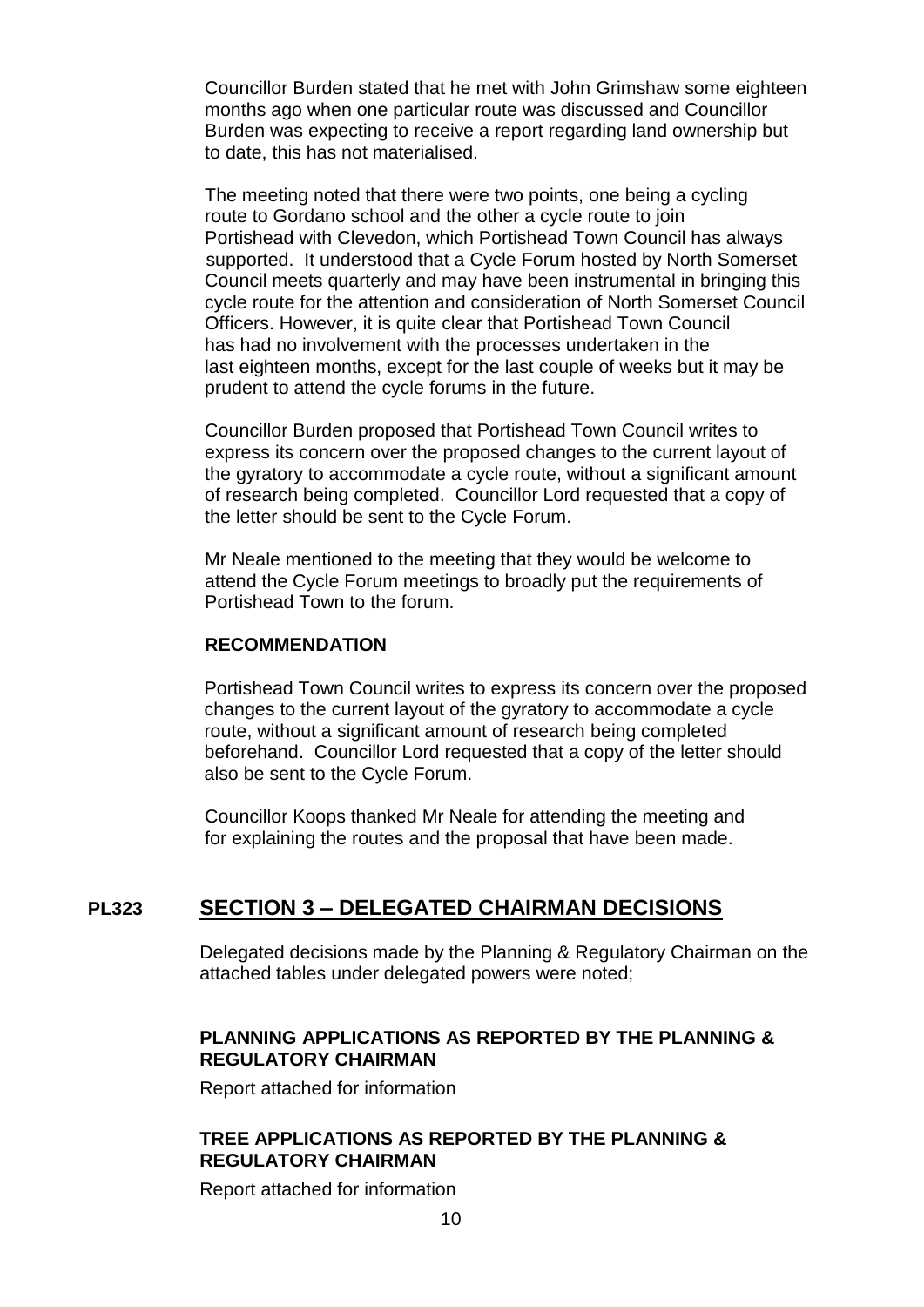# **SECTION 3 – DELEGATED CHAIRMAN DECISIONS - FOR INFORMATION**

# **PLANNING APPLICATIONS AS REPORTED BY THE PLANNING & REGULATORY CHAIRMAN**

| <b>APPLICATION</b><br>NO. | <b>LOCATION</b>                                                                           | <b>PROPOSAL</b>                                                                                                                                                                                                                                                                                                                                                                                                               | <b>RECOMMENDATION</b>                                           |
|---------------------------|-------------------------------------------------------------------------------------------|-------------------------------------------------------------------------------------------------------------------------------------------------------------------------------------------------------------------------------------------------------------------------------------------------------------------------------------------------------------------------------------------------------------------------------|-----------------------------------------------------------------|
| 14/P/2009/NMA             | Plots 11-13 at the<br>former St Joseph's<br>School, 53 West Hill,<br>Portishead, BS20 6LG | Non material amendment to<br>13/P/1809/F (Erection of 15no.<br>dwelling houses and 4no. flats,<br>conversion of listed building to<br>5no. flats (24 residential dwellings<br>in total) with associated<br>infrastructure. Demolition of<br>surrounding classrooms) to allow<br>minor elevational changes to the<br>materials and fenestration                                                                                | No objection – subject to no valid objection from<br>neighbours |
| 14/P/2015/MMA             | Plot 10, Former St<br>Joseph's School, 53<br>West Hill, Portishead,<br><b>BS20 6LG</b>    | Minor material amendment to<br>planning permission 13/P/1809/F<br>(Erection of 15no. dwelling<br>houses and 4no. flats, conversion<br>of listed building to 5no. flats (24<br>residential dwellings in total) with<br>associated infrastructure.<br>Demolition of surrounding<br>classrooms) to increase the floor<br>area of Plot 10 by the addition a<br>first floor to allow increase in<br>number of bedrooms from 2 to 4 | No objection – subject to no valid objection from<br>neighbours |
| 14/P/2032/LB              | 19A and 19B Woodhill<br>Road, Portishead, BS20<br>7EU                                     | Replacement of existing timber<br>single glazed sash windows and<br>french doors with new timber<br>double glazed sash windows and<br>french doors (front and rear<br>elevations, flats 19a & 19b only)                                                                                                                                                                                                                       | No objection – subject to no valid objection from<br>neighbours |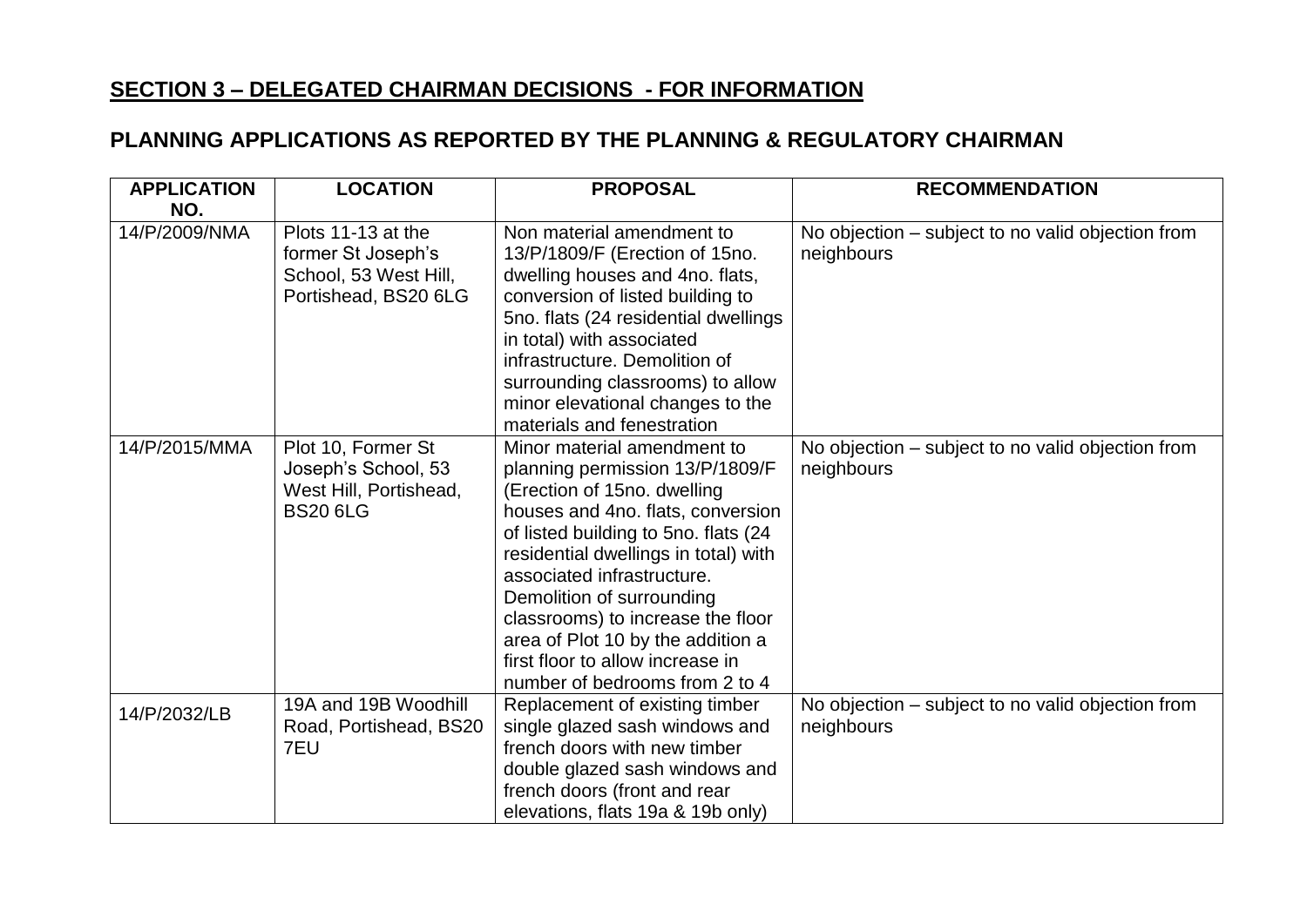| 14/P/2033/LB  | 37A & 37B Woodhill            | Replacement of timber single                                    | No objection – subject to no valid objection from               |
|---------------|-------------------------------|-----------------------------------------------------------------|-----------------------------------------------------------------|
|               | Road, Portishead, BS20        | glazed sash windows to front                                    | neighbours                                                      |
|               | 7EY                           | elevation (flats 37A & 37 B only)                               |                                                                 |
|               |                               | with new timber double glazed                                   |                                                                 |
|               |                               | sash windows                                                    |                                                                 |
| 14/P/2034/LB  | 33B 33C 33D Woodhill          | Replacement of existing timber<br>single glazed sash windows to | No objection – subject to no valid objection from<br>neighbours |
|               | Road, Portishead, BS20<br>7EY | west (rear) elevation only with                                 |                                                                 |
|               |                               | new timber double glazed widows                                 |                                                                 |
|               |                               | including 2no. complete new sash                                |                                                                 |
|               |                               | windows to replace casement                                     |                                                                 |
|               |                               | windows (flats 33B, 33C & 33D                                   |                                                                 |
|               |                               | only)                                                           |                                                                 |
| 14/P/2088/F   | 1B Wood Hill Park,            | Fit double doors to existing                                    | No objection - subject to no valid objection from               |
|               | Portishead, BS20 7DR          | dormer and create a glass                                       | neighbours                                                      |
|               |                               | screened balcony                                                |                                                                 |
| 14/P/2090/F   | 43A Hillside Road,            | Erection of a single storey                                     | No objection – subject to no valid objection from               |
|               | Portishead, BS20 8EU          | extension and insertion of a new                                | neighbours                                                      |
|               |                               | window to front elevation                                       |                                                                 |
|               |                               | following demolition of existing                                |                                                                 |
|               | 5 Bailey Court,               | conservatory<br>Erection of a single storey side                | No objection - subject to no valid objection from               |
| 14/P/2124/F   | Portishead, BS20 7GN          | extension to connect main                                       | neighbours                                                      |
|               |                               | dwelling to garage                                              |                                                                 |
| 14/P/2161/LUP | 23 Woodhill Avenue,           | Erection of a single storey rear                                | No objection - subject to no valid objection from               |
|               | Portishead, BS20 7EX          | extension                                                       | neighbours                                                      |
| 14/P/2176/F   | 4 Ellison Mews,               | Retrospective application for the                               | No objection – subject to no valid objection from               |
|               | Conference Avenue,            | erection of a conservatory                                      | neighbours                                                      |
|               | Portishead, BS20 7Lf          |                                                                 |                                                                 |
| 14/P/2184/F   | Land to rear of 89            | Side terrace/patio with privacy                                 | No objection – subject to no valid objection from               |
|               | Hillside Road,                | walls                                                           | neighbours                                                      |
|               | Portishead, BS20 8LJ          |                                                                 |                                                                 |
| 14/P/2185/F   | 311 Nore Road,                | Proposed single storey                                          | No objection – subject to no valid objection from               |
|               | Portishead, BS20 8EN          | extensions to front with balcony                                | neighbours                                                      |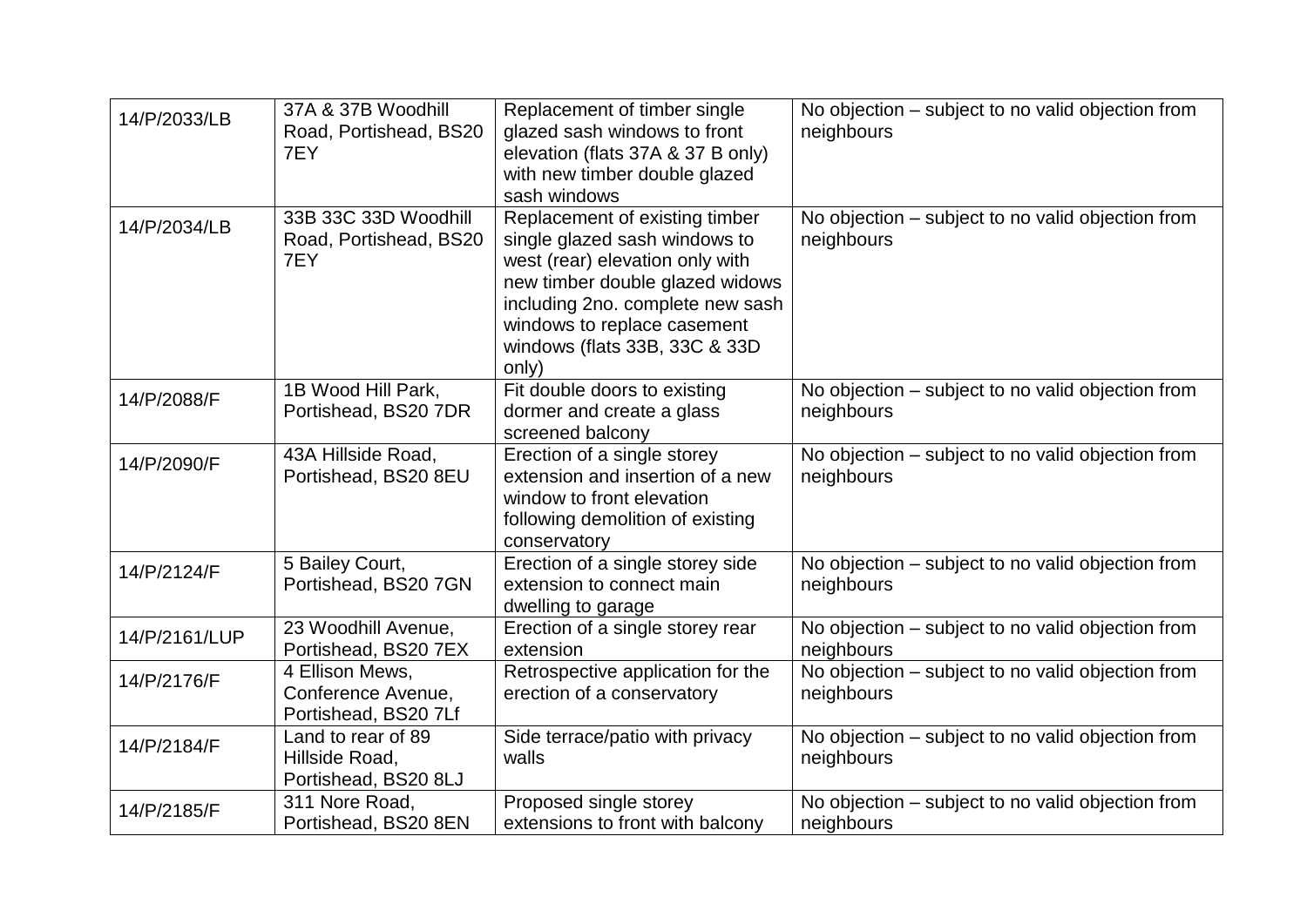|             |                        | over, a single storey side<br>extension and a double storey<br>rear extension |                                                   |
|-------------|------------------------|-------------------------------------------------------------------------------|---------------------------------------------------|
| 14/P/2201/F | 12 St Marys Park Road, | Retrospective application to tier                                             | No objection – subject to no valid objection from |
|             | Portishead, BS20 6SN   | rear garden                                                                   | neighbours                                        |

# **TREE APPLICATIONS AS REPORTED BY THE PLANNING & REGULATORY CHAIRMAN**

| <b>APPLICATION</b><br>NO. | <b>LOCATION</b>                                 | <b>PROPOSAL</b>                                                                                               | <b>RECOMMENDATION</b>                                                                                                                                                                                                                          |
|---------------------------|-------------------------------------------------|---------------------------------------------------------------------------------------------------------------|------------------------------------------------------------------------------------------------------------------------------------------------------------------------------------------------------------------------------------------------|
| 14/P/2057/TPO             | 2 Nore Park Drive,<br>Portishead, BS20 8DY      | $1 \times$ Pine – fell                                                                                        | Object $-$ on the grounds that there is no evidence<br>from a professional e.g. Arboriculturist, Engineer<br>or Surveyor to link this tree, or others in the<br>vicinity, as being responsible for damage at 2<br>Nore Park Drive, Portishead. |
| 14/P/2111/WT              | 3A Woodhill Road,<br>Portishead, BS20 7EU       | To fell 1 Eucalyptus Tree                                                                                     | No objection – subject to the approval of the<br>North Somerset Council Tree Officer.                                                                                                                                                          |
| 14/P/2179/TPO             | 28 The Knoll, Portishead,<br>Somerset, BS20 7NU | T10/11/12 3 metre crown<br>reduction on Sycamore trees.<br>T13 Fell Holm oak tree, T14 fell<br>Buddleia tree. | No objection – subject to the approval of the<br>North Somerset Council Tree Officer.                                                                                                                                                          |
| 14/P/2182/TPO             | 97 Nore Road,<br>Portishead, 8DW                | 8 Holly and 1 Sycamore -<br>shorten branches overhanging<br>garden and garage of 66 Drakes<br>Way by 1-2m     | No objection – subject to the approval of the<br>North Somerset Council Tree Officer.                                                                                                                                                          |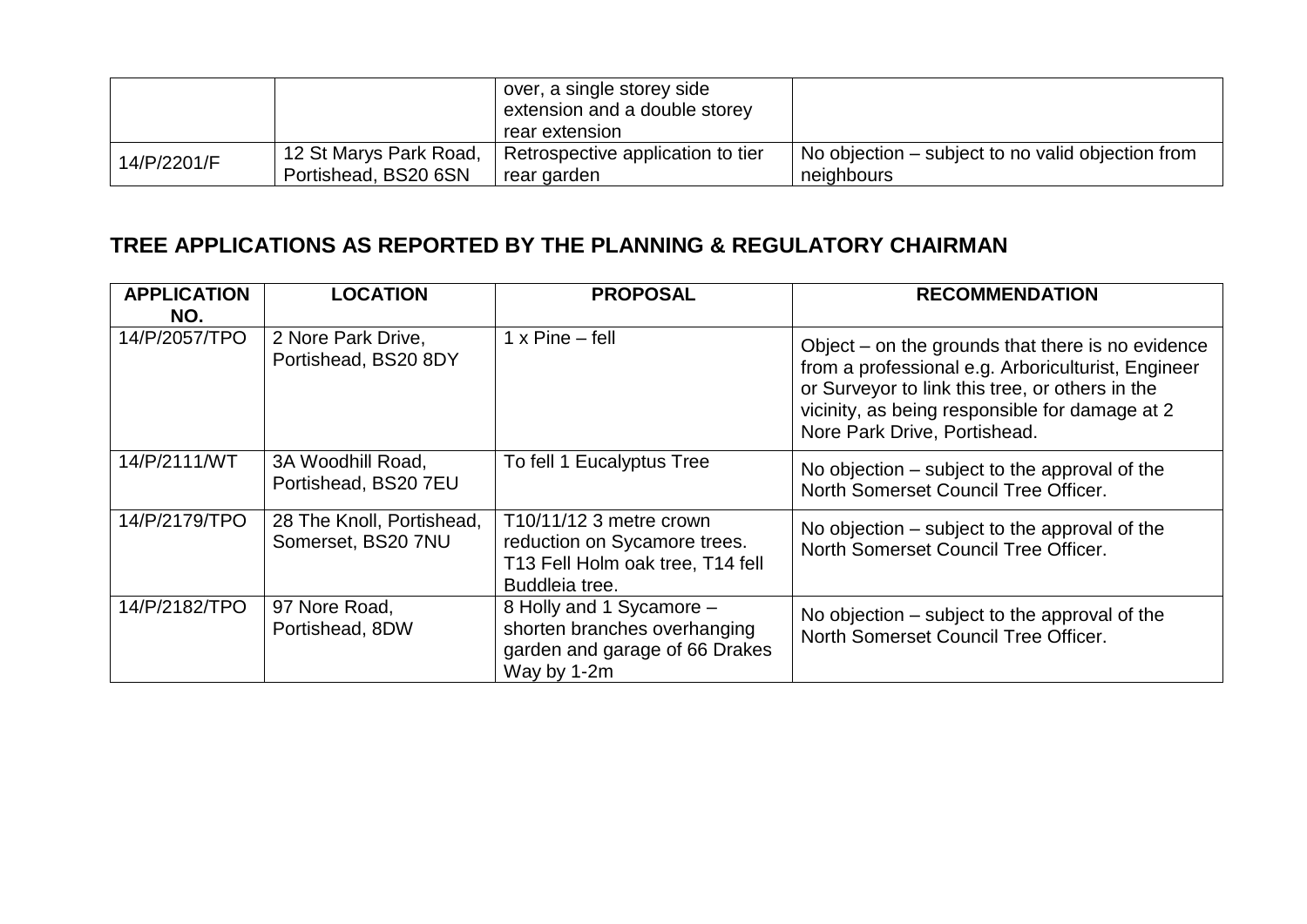# **PL324 OTHER PLANNING MATTERS - FOR INFORMATION**

## **1. NOTIFICATIONS/ACKNOWLEDGEMENTS FROM NORTH SOMERSET COUNCIL**

The meeting noted the following;

## **A. CONSENT GRANTED**

(None that received objections from Portishead Town Council)

## **B. CONSENT REFUSED**

14/P/1704/F 8 ROATH ROAD, PORTISHEAD, BS20 6AN Erect single storey side extension

## C. **APPLICATION WITHDRAWN**

None

## **D. NORTH SOMERSET COUNCIL PROTOCOL - DEALING WITH PLANNING APPLICATIONS**

How North Somerset Council deal with information submitted in connection with planning applications – October 2014.

## **E. BACKWELL NEIGHBOURHOOD PLAN EXAMINERS REPORT**

Mr Nigel McGurk BSc (Hons) MCD MBA MRTPI was appointed as independent examiner of the Backwell Neighbourhood Plan and held a hearing on Thursday 25 September 2014.

North Somerset Council has now received the Examiners report into the Plan. The Examiner recommends that with modifications, the Backwell Neighbourhood Plan meets the necessary basic conditions as set out in Schedule 4B para 8 of the Town and Country Planning Act 1990 (as amended by schedule 10 of the Localism Act 2011) and should go forward to a referendum within the parish of Backwell.